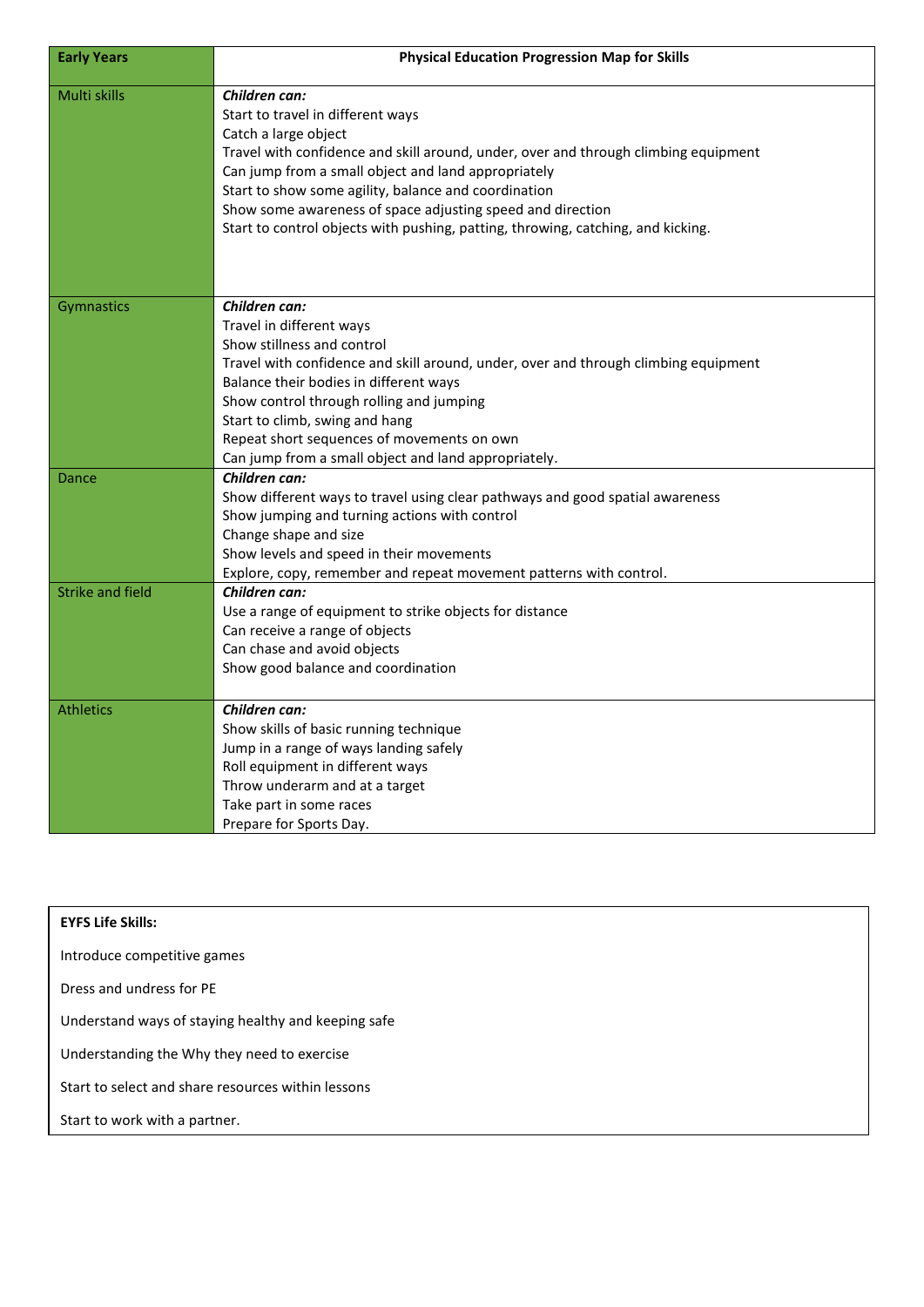| <b>Key Stage One</b>    | <b>Physical Education Progression Map for Skills</b>                                             |
|-------------------------|--------------------------------------------------------------------------------------------------|
| Multi skills            | Children can:                                                                                    |
|                         | Travel in different ways with confidence and control                                             |
|                         | Can send and receive objects                                                                     |
|                         | Improve on travel with confidence and skill around, under, over and through climbing equipment   |
|                         | Improve on jumping from different heights                                                        |
|                         | Shows some agility, balance and coordination with control                                        |
|                         | Shows awareness of space adjusting speed and direction                                           |
|                         | Improve on controlling objects with pushing, patting, throwing, catching, and kicking            |
|                         | Avoid, chase and dodge                                                                           |
|                         | Make up simple games.                                                                            |
| <b>Invasion games</b>   | Children can:                                                                                    |
|                         | Can send and receive objects to self and from others                                             |
|                         | Can vary the type of throw used                                                                  |
|                         | Bounce and kick a ball while travelling in different directions                                  |
|                         | Avoid, chase and dodge                                                                           |
|                         | Show agility, balance and some coordination                                                      |
|                         | Simple attacking play<br>Simple defending play.                                                  |
| Gymnastics              | Children can:                                                                                    |
|                         | Travel in different ways with speed and direction                                                |
|                         | Show stillness and control on different body parts                                               |
|                         | Move around with increasing care and control                                                     |
|                         | Balance their bodies in different ways - size, level and body parts                              |
|                         | Show control through rolling and jumping and linking them together                               |
|                         | Repeat short sequences of movements on own and with a partner with a clear beginning, middle and |
|                         | ending                                                                                           |
|                         | Can jump from different sized objects and land appropriately                                     |
|                         | Start to climb, swing and hang                                                                   |
|                         | Carry out simple stretches.                                                                      |
|                         |                                                                                                  |
| Dance                   | Children can:                                                                                    |
|                         | Show different ways to travel using clear pathways and good spatial awareness.                   |
|                         | Show jumping and turning actions with control                                                    |
|                         | Change shape and size                                                                            |
|                         | Show levels and speed in their movements                                                         |
|                         | Create a short motif inspired by a stimulus                                                      |
|                         | Use simple choreographic devices such as cannon, unison and mirror<br>Move in time to music      |
|                         | Improve the timings of their actions                                                             |
|                         | Create a short movement phrase which demonstrates their own ideas.                               |
| <b>Strike and Field</b> | Children can:                                                                                    |
|                         | Use a range of equipment to strike objects for distance                                          |
|                         | Can receive a range of objects                                                                   |
|                         | Can chase and avoid objects                                                                      |
|                         | Show good balance and coordination                                                               |
|                         | Recognise areas of fielding                                                                      |
|                         | Know when they are fielding and when they are striking                                           |
|                         | Start to understand simple strike and field games working in partners and 3's.                   |
| <b>Net and Wall</b>     | Children can:                                                                                    |
|                         | Strike the ball softly into an area                                                              |
|                         | Show good balance and coordination                                                               |
|                         | Improve on hand-eye coordination                                                                 |
|                         | Play with a partner a simple net and wall game.                                                  |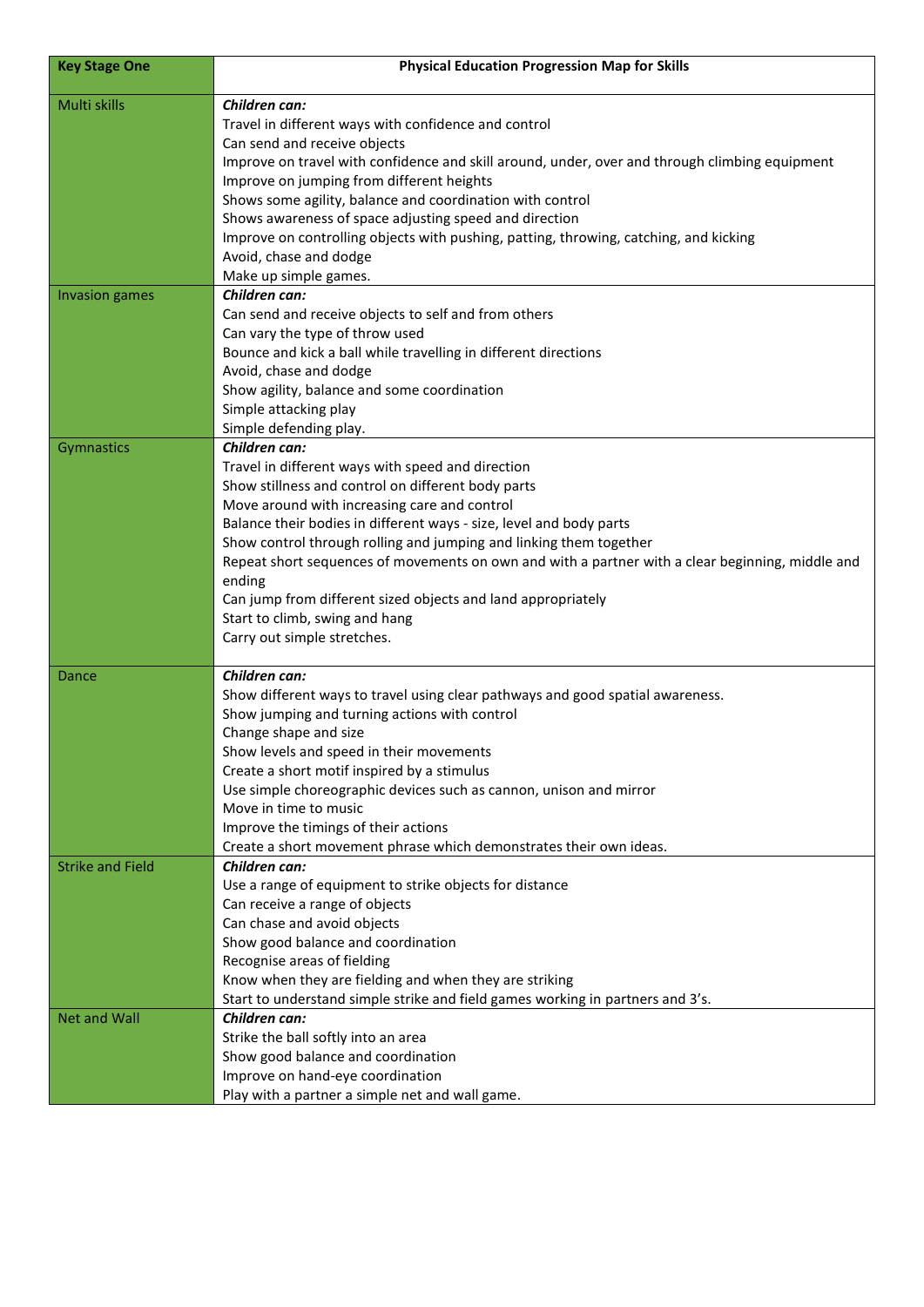| Athletics/Sports day | Children can:                                                                                 |
|----------------------|-----------------------------------------------------------------------------------------------|
| activities           | Show skills of running technique and ability to vary their pace and speed                     |
|                      | Run at different distances applying pace                                                      |
|                      | Jump in different combinations and for height and distance                                    |
|                      | Jump in sequences                                                                             |
|                      | Investigate the best jumps for different distances, choose the most appropriate jump to cover |
|                      | different distances                                                                           |
|                      | Show different throwing techniques for accuracy and distance                                  |
|                      | Investigate ways to alter their throwing technique to achieve greater distance                |
|                      | Throw different objects in different ways                                                     |
|                      | Compete against self and others.                                                              |

## *Key stage One Life Skills:*  Start to work with a partner or in 3's Start to progress to work in small teams taking it in turns Start to select and share resources within lessons

Start to communicate in games

Follow simple rules for team games

Starting to introduce the concept of winning and losing

Describe how their bodies are feeling during and after exercise

Understanding the importance of exercise and healthy eating.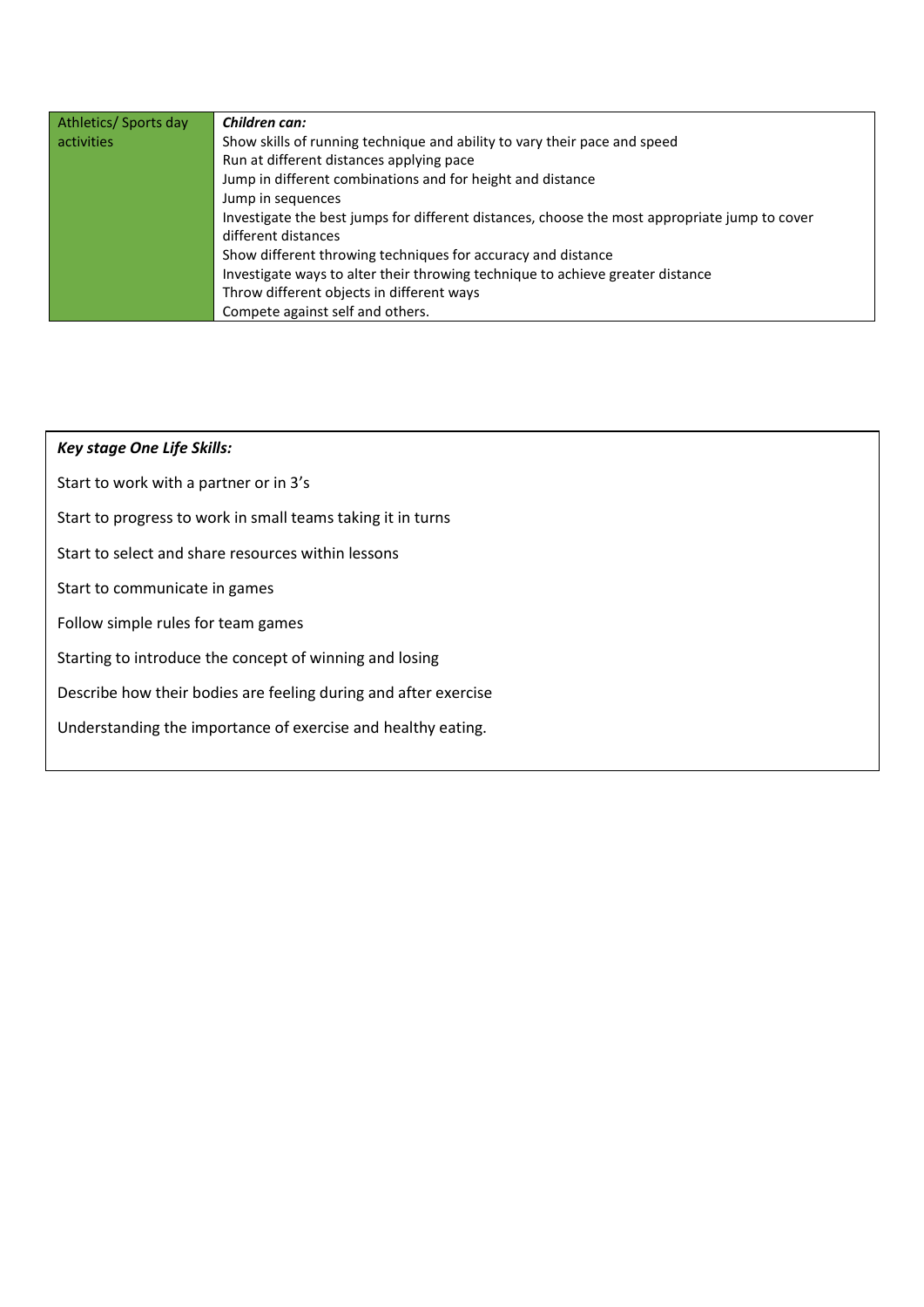| Lower Key Stage Two     | <b>Physical Education Progression Map for Skills</b>                                                                             |
|-------------------------|----------------------------------------------------------------------------------------------------------------------------------|
| Multi skills            | Children can:                                                                                                                    |
|                         | Improve on their travel in different ways with confidence and control                                                            |
|                         | Improve on sending and receiving different objects                                                                               |
|                         | Show movement in and out of space                                                                                                |
|                         | Be spatially aware when playing games, changing speed and direction                                                              |
|                         | Improve on agility, balance and coordination                                                                                     |
|                         | Improve on jumping from higher heights with greater control and landing                                                          |
|                         | Link topics to invasion work                                                                                                     |
|                         | Play simple games in small teams.                                                                                                |
| <b>Invasion Games</b>   | Children can:                                                                                                                    |
|                         | Improve on sending and receiving different objects                                                                               |
|                         | Keep possession and control of a ball moving in different directions                                                             |
|                         | Travel towards a goal/target individually or with others<br>Show movement within games with or without the ball                  |
|                         | Improve on agility, balance and coordination                                                                                     |
|                         | Understand when they are attacking                                                                                               |
|                         | Understand when they are defending                                                                                               |
|                         | Use a range of different passing techniques                                                                                      |
|                         | Apply some simple tactics to games                                                                                               |
|                         | Show an understanding for many different games/sports.                                                                           |
| Gymnastics              | Children can:                                                                                                                    |
|                         | Climb, swing, hang and take their own body weight on hands                                                                       |
|                         | Travel in different ways using flight whilst moving with clarity, fluency and expression.                                        |
|                         | Carry out different balances recognising the position of their centre of gravity and how this effects                            |
|                         | their balance                                                                                                                    |
|                         | Balances on apparatus, balances with and against a partner.                                                                      |
|                         | Improve control of rolling and jumping and linking them together                                                                 |
|                         | Use equipment to vault in a variety of ways                                                                                      |
|                         | Develop sequences that they practise, repeat and perform                                                                         |
|                         | Can jump from different sized objects, showing different shapes in the air and land appropriately                                |
|                         | Carry out stretches as part of the group.                                                                                        |
|                         |                                                                                                                                  |
| Dance                   | Children can:                                                                                                                    |
|                         | Improve on different ways to travel using clear pathways and good spatial awareness                                              |
|                         | Improve on jumping and turning actions with control                                                                              |
|                         | Start to show stillness and gestures in their dances                                                                             |
|                         | Improve on changing shape and size                                                                                               |
|                         | Show levels and speed in their movements                                                                                         |
|                         | Use movement expressively, to show ideas, moods and feelings                                                                     |
|                         | Explore, copy, remember and repeat movements patterns with control and coordination                                              |
|                         | Create a motif using different stimulus                                                                                          |
|                         | Begin to improvise with a partner to create a simple dance<br>Use simple choreographic devices such as cannon, unison and mirror |
|                         | Move in time to music                                                                                                            |
|                         | Improve the timings of their actions                                                                                             |
|                         | Create a short movement phrase which demonstrates their own ideas and has awareness of rhythm                                    |
|                         | and expression.                                                                                                                  |
| <b>Strike and Field</b> | Children can:                                                                                                                    |
|                         | Strike a ball with intent and throw more accurately when bowling or fielding                                                     |
|                         | Position themselves when fielding with purpose                                                                                   |
|                         | Show good balance and coordination throughout                                                                                    |
|                         | Play various games with simple rules and game principles                                                                         |
|                         | Intercept the ball with consistency and return it quickly.                                                                       |
| <b>Net and Wall</b>     | Children can:                                                                                                                    |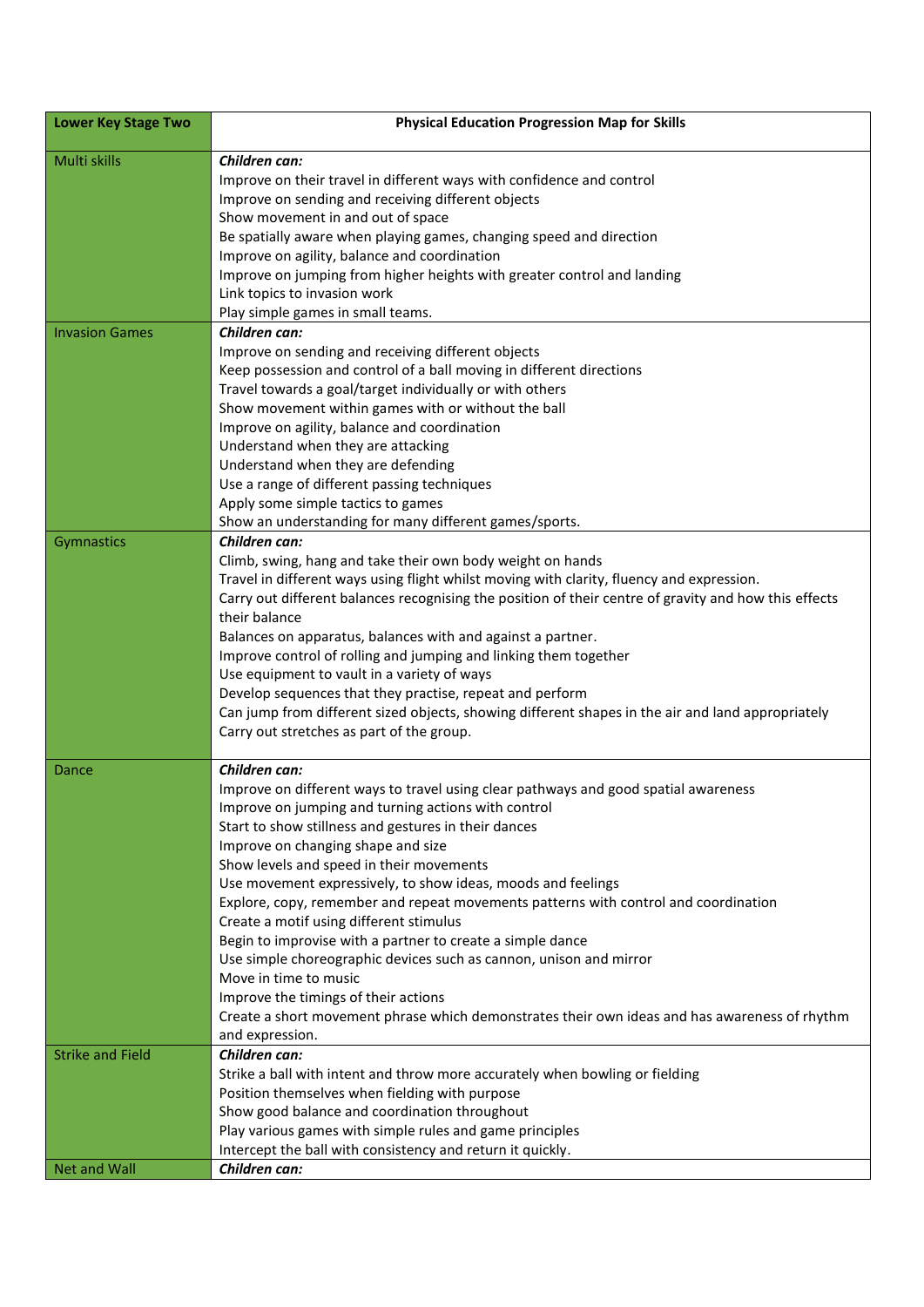|                          | Improve on striking a ball softly into an area                                                |
|--------------------------|-----------------------------------------------------------------------------------------------|
|                          | Show good balance and coordination                                                            |
|                          | Show an understanding of game principles                                                      |
|                          | Position their bodies correctly to receive a ball                                             |
|                          | Start to use a small range of shots to keep a rally going                                     |
|                          | Play shots on both sides of the body and learn to serve.                                      |
| <b>Outdoor Education</b> | Children can:                                                                                 |
|                          | Take challenges on their own or with a partner                                                |
|                          | Orientate themselves with accuracy around a short trail                                       |
|                          | Can create a short trail for others with a physical challenge                                 |
|                          | Start to recognise features for an orienteering course                                        |
|                          | Identify symbols.                                                                             |
| <b>Athletics</b>         | Children can:                                                                                 |
|                          | Show skills of running technique and varying their pace and speed                             |
|                          | Run at different distances applying pace                                                      |
|                          | Recognise the importance of timing during relay changes                                       |
|                          | Begin to combine running with jumping over hurdles                                            |
|                          | Jump in different combinations for height and distance                                        |
|                          | Develop an effective take off for the standing long jump                                      |
|                          | Investigate the best jumps for different distances, choose the most appropriate jump to cover |
|                          | different distances                                                                           |
|                          | Combine a hop, step and jump to perform the triple jump                                       |
|                          | Show different throwing techniques for accuracy and distance                                  |
|                          | Investigate ways to alter their throwing technique to achieve greater distance                |
|                          | Perform a push and pull throw                                                                 |
|                          | Measure their distances                                                                       |
|                          | Continue to improve their throws by adding in appropriate techniques for greater distances    |
|                          | Compete against self and others.                                                              |

## *Lower Key Stage Life Skills:*

Understanding working as a team, taking it in turns and encouraging others

Can select and share resources within lessons

Can communicate in teams to try and be successful

Start to make decisions within games

Can start to evaluate both their own performance and that of others

Starting to understand that winning and losing is part of sport/life

Apply and follow rules of the games fairly

Know the importance of strength and flexibility for physical activity

Understand the importance of warming up and cooling down

Knowing what effects their overall performance and what foods help with performance.

Understanding the importance of exercise and healthy eating.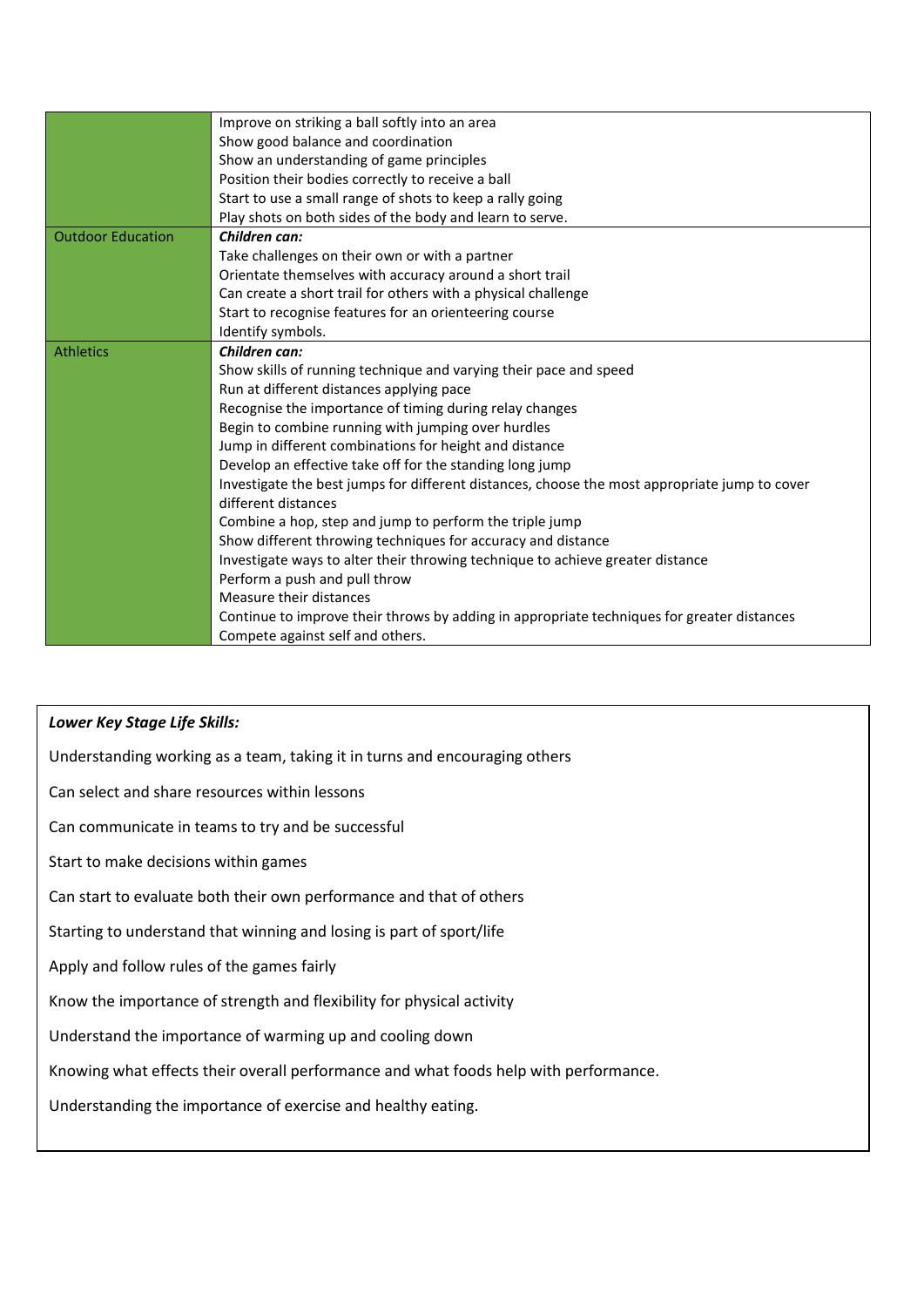| <b>Upper Key Stage Two</b> | <b>Physical Education Progression Map for Skills</b>                                                                                                                                                                                                                                                                                                                                                                                                                                                                                                                                                                                                                                                                                                                                                                                                                                                                                                                                 |
|----------------------------|--------------------------------------------------------------------------------------------------------------------------------------------------------------------------------------------------------------------------------------------------------------------------------------------------------------------------------------------------------------------------------------------------------------------------------------------------------------------------------------------------------------------------------------------------------------------------------------------------------------------------------------------------------------------------------------------------------------------------------------------------------------------------------------------------------------------------------------------------------------------------------------------------------------------------------------------------------------------------------------|
| <b>Invasion Games</b>      | Children can:<br>Making the decision to pass or run with the ball to progress towards a<br>goal or target<br>Improve on attacking play<br>Improve on defending play<br>Apply tactics and strategies to games to try and win<br>Compete at many different invasion games knowing the rules and<br>applying them.<br>Work in prescribed areas, develop roles, rules and scoring systems<br>Show movement within games with or without the ball<br>Use a range of different passing techniques for different situations<br>Think ahead for a plan of attack or defence by applying knowledge of<br>skills.                                                                                                                                                                                                                                                                                                                                                                              |
| Gymnastics                 | Children can:<br>Climb, swing, hang and take their own body weight on hands<br>Travel in different ways using flight whilst moving with clarity, fluency<br>and expression<br>Carry out different balances recognising the position of their centre of<br>gravity and how this effects their balance.<br>Balances on apparatus, balances with and against a partner<br>Improve on control through rolling and jumping and linking them<br>together<br>Use equipment to vault in a variety of ways and incorporate this into<br>their sequences<br>Develop sequences that they practise, repeat and perform<br>Can jump from different sized objects, showing different shapes in the<br>air and land appropriately and link jumps together<br>Carry out stretches as a group and take responsibility for their own warm<br>up<br>Select and prepare equipment for use, check safety of this<br>Perform complex sequences using apparatus and floor individually/pairs<br>and groups. |
| Dance                      | Children can:<br>Apply all components of dance<br>Demonstrate increasing musical awareness<br>Perform more complex phrases of movement with precision control and<br>fluency.<br>Recognize changes in speed in music and respond to good timing.<br>Perform motifs with control, clarity and fluency.<br>Use movement expressively, to show ideas, moods, and feelings<br>Explore improvise and choose appropriate material to create new motifs<br>in a chosen dance style.<br>Warm up and cool down independently using exercises that stretch and<br>tone my body<br>Compose, develop motifs to make dance phrases and use these in longer<br>dances.                                                                                                                                                                                                                                                                                                                             |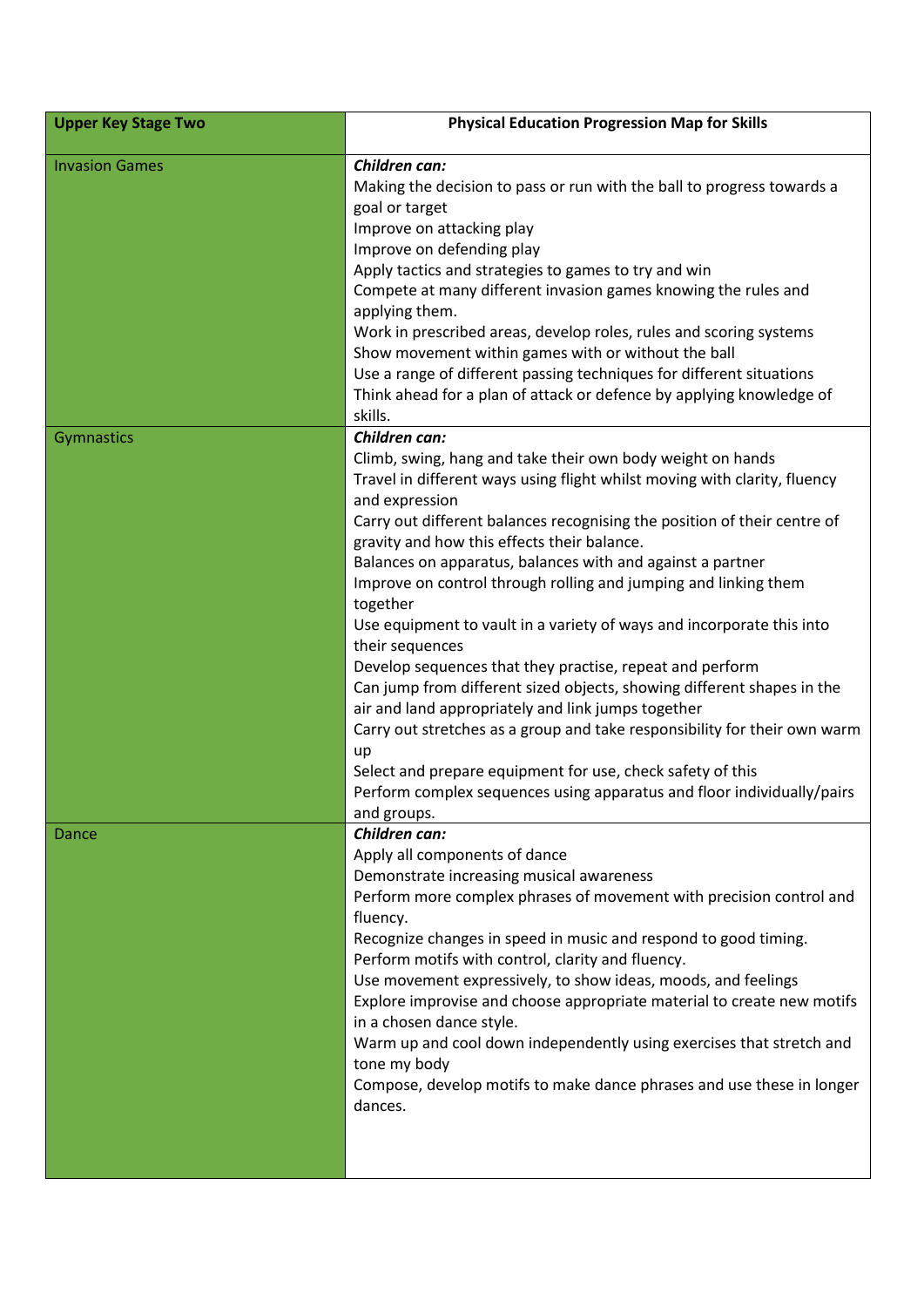| Strike a ball with intent and throw more accurately when bowling or<br>fielding<br>Hit a bowled ball over longer distances and direct the ball when striking<br>Position yourself when fielding with purpose and work as a team<br>Make good judgements about when to run to score points<br>Show good balance and coordination throughout<br>Play various games with simple rules and game principles<br>Intercept the ball with consistency and return it quickly<br>Work in prescribed areas, develop roles, rules and scoring systems<br>Apply fielding strategies to prevent the opposition from scoring.<br><b>Net and Wall</b><br>Children can:<br>Strike a ball softly into an area, over a net and inside a court consistently.<br>Show good balance and coordination<br>Show an understanding of game principles<br>Position their bodies correctly to receive a ball consistently<br>Use a range of shots to keep a rally going<br>Play shots on both sides of the body and serve to try and win a game<br>Return a serve from their opponent<br>Show good movement on court - side stepping, forwards and backwards<br>movements<br>Direct the ball to a space using different speeds and heights to beat their<br>opponent.<br><b>Outdoor Education</b><br>Children can:<br>Take challenges on their own or with a partner<br>Orientate themselves with confidence and accuracy around a course<br>whilst under pressure<br>Can design an orienteering course that is clear to follow and offers<br>challenges<br>Use navigation equipment such as maps and compasses to improve the<br>trail<br>Identify and make symbols<br>Identify the quickest route to accurately navigate an orienteering course<br>Compete independently and as a team in orienteering activities<br>Can use a range of map styles and make informed decisions on which is<br>most effective<br>Identify a key on the map to use the information in activities.<br>Children can:<br><b>Athletics</b><br>Show running technique and varying their pace and speed<br>Children can sustain their pace over longer distances<br>Develop change over skills when running in relays - looking at strategies | <b>Strike and Field</b> | Children can:                                         |
|--------------------------------------------------------------------------------------------------------------------------------------------------------------------------------------------------------------------------------------------------------------------------------------------------------------------------------------------------------------------------------------------------------------------------------------------------------------------------------------------------------------------------------------------------------------------------------------------------------------------------------------------------------------------------------------------------------------------------------------------------------------------------------------------------------------------------------------------------------------------------------------------------------------------------------------------------------------------------------------------------------------------------------------------------------------------------------------------------------------------------------------------------------------------------------------------------------------------------------------------------------------------------------------------------------------------------------------------------------------------------------------------------------------------------------------------------------------------------------------------------------------------------------------------------------------------------------------------------------------------------------------------------------------------------------------------------------------------------------------------------------------------------------------------------------------------------------------------------------------------------------------------------------------------------------------------------------------------------------------------------------------------------------------------------------------------------------------------------------------------------------------------------------------------------------------------|-------------------------|-------------------------------------------------------|
|                                                                                                                                                                                                                                                                                                                                                                                                                                                                                                                                                                                                                                                                                                                                                                                                                                                                                                                                                                                                                                                                                                                                                                                                                                                                                                                                                                                                                                                                                                                                                                                                                                                                                                                                                                                                                                                                                                                                                                                                                                                                                                                                                                                            |                         |                                                       |
|                                                                                                                                                                                                                                                                                                                                                                                                                                                                                                                                                                                                                                                                                                                                                                                                                                                                                                                                                                                                                                                                                                                                                                                                                                                                                                                                                                                                                                                                                                                                                                                                                                                                                                                                                                                                                                                                                                                                                                                                                                                                                                                                                                                            |                         |                                                       |
|                                                                                                                                                                                                                                                                                                                                                                                                                                                                                                                                                                                                                                                                                                                                                                                                                                                                                                                                                                                                                                                                                                                                                                                                                                                                                                                                                                                                                                                                                                                                                                                                                                                                                                                                                                                                                                                                                                                                                                                                                                                                                                                                                                                            |                         |                                                       |
|                                                                                                                                                                                                                                                                                                                                                                                                                                                                                                                                                                                                                                                                                                                                                                                                                                                                                                                                                                                                                                                                                                                                                                                                                                                                                                                                                                                                                                                                                                                                                                                                                                                                                                                                                                                                                                                                                                                                                                                                                                                                                                                                                                                            |                         |                                                       |
|                                                                                                                                                                                                                                                                                                                                                                                                                                                                                                                                                                                                                                                                                                                                                                                                                                                                                                                                                                                                                                                                                                                                                                                                                                                                                                                                                                                                                                                                                                                                                                                                                                                                                                                                                                                                                                                                                                                                                                                                                                                                                                                                                                                            |                         |                                                       |
|                                                                                                                                                                                                                                                                                                                                                                                                                                                                                                                                                                                                                                                                                                                                                                                                                                                                                                                                                                                                                                                                                                                                                                                                                                                                                                                                                                                                                                                                                                                                                                                                                                                                                                                                                                                                                                                                                                                                                                                                                                                                                                                                                                                            |                         |                                                       |
|                                                                                                                                                                                                                                                                                                                                                                                                                                                                                                                                                                                                                                                                                                                                                                                                                                                                                                                                                                                                                                                                                                                                                                                                                                                                                                                                                                                                                                                                                                                                                                                                                                                                                                                                                                                                                                                                                                                                                                                                                                                                                                                                                                                            |                         |                                                       |
|                                                                                                                                                                                                                                                                                                                                                                                                                                                                                                                                                                                                                                                                                                                                                                                                                                                                                                                                                                                                                                                                                                                                                                                                                                                                                                                                                                                                                                                                                                                                                                                                                                                                                                                                                                                                                                                                                                                                                                                                                                                                                                                                                                                            |                         |                                                       |
|                                                                                                                                                                                                                                                                                                                                                                                                                                                                                                                                                                                                                                                                                                                                                                                                                                                                                                                                                                                                                                                                                                                                                                                                                                                                                                                                                                                                                                                                                                                                                                                                                                                                                                                                                                                                                                                                                                                                                                                                                                                                                                                                                                                            |                         |                                                       |
|                                                                                                                                                                                                                                                                                                                                                                                                                                                                                                                                                                                                                                                                                                                                                                                                                                                                                                                                                                                                                                                                                                                                                                                                                                                                                                                                                                                                                                                                                                                                                                                                                                                                                                                                                                                                                                                                                                                                                                                                                                                                                                                                                                                            |                         |                                                       |
|                                                                                                                                                                                                                                                                                                                                                                                                                                                                                                                                                                                                                                                                                                                                                                                                                                                                                                                                                                                                                                                                                                                                                                                                                                                                                                                                                                                                                                                                                                                                                                                                                                                                                                                                                                                                                                                                                                                                                                                                                                                                                                                                                                                            |                         |                                                       |
|                                                                                                                                                                                                                                                                                                                                                                                                                                                                                                                                                                                                                                                                                                                                                                                                                                                                                                                                                                                                                                                                                                                                                                                                                                                                                                                                                                                                                                                                                                                                                                                                                                                                                                                                                                                                                                                                                                                                                                                                                                                                                                                                                                                            |                         |                                                       |
|                                                                                                                                                                                                                                                                                                                                                                                                                                                                                                                                                                                                                                                                                                                                                                                                                                                                                                                                                                                                                                                                                                                                                                                                                                                                                                                                                                                                                                                                                                                                                                                                                                                                                                                                                                                                                                                                                                                                                                                                                                                                                                                                                                                            |                         |                                                       |
|                                                                                                                                                                                                                                                                                                                                                                                                                                                                                                                                                                                                                                                                                                                                                                                                                                                                                                                                                                                                                                                                                                                                                                                                                                                                                                                                                                                                                                                                                                                                                                                                                                                                                                                                                                                                                                                                                                                                                                                                                                                                                                                                                                                            |                         |                                                       |
|                                                                                                                                                                                                                                                                                                                                                                                                                                                                                                                                                                                                                                                                                                                                                                                                                                                                                                                                                                                                                                                                                                                                                                                                                                                                                                                                                                                                                                                                                                                                                                                                                                                                                                                                                                                                                                                                                                                                                                                                                                                                                                                                                                                            |                         |                                                       |
|                                                                                                                                                                                                                                                                                                                                                                                                                                                                                                                                                                                                                                                                                                                                                                                                                                                                                                                                                                                                                                                                                                                                                                                                                                                                                                                                                                                                                                                                                                                                                                                                                                                                                                                                                                                                                                                                                                                                                                                                                                                                                                                                                                                            |                         |                                                       |
|                                                                                                                                                                                                                                                                                                                                                                                                                                                                                                                                                                                                                                                                                                                                                                                                                                                                                                                                                                                                                                                                                                                                                                                                                                                                                                                                                                                                                                                                                                                                                                                                                                                                                                                                                                                                                                                                                                                                                                                                                                                                                                                                                                                            |                         |                                                       |
|                                                                                                                                                                                                                                                                                                                                                                                                                                                                                                                                                                                                                                                                                                                                                                                                                                                                                                                                                                                                                                                                                                                                                                                                                                                                                                                                                                                                                                                                                                                                                                                                                                                                                                                                                                                                                                                                                                                                                                                                                                                                                                                                                                                            |                         |                                                       |
|                                                                                                                                                                                                                                                                                                                                                                                                                                                                                                                                                                                                                                                                                                                                                                                                                                                                                                                                                                                                                                                                                                                                                                                                                                                                                                                                                                                                                                                                                                                                                                                                                                                                                                                                                                                                                                                                                                                                                                                                                                                                                                                                                                                            |                         |                                                       |
|                                                                                                                                                                                                                                                                                                                                                                                                                                                                                                                                                                                                                                                                                                                                                                                                                                                                                                                                                                                                                                                                                                                                                                                                                                                                                                                                                                                                                                                                                                                                                                                                                                                                                                                                                                                                                                                                                                                                                                                                                                                                                                                                                                                            |                         |                                                       |
|                                                                                                                                                                                                                                                                                                                                                                                                                                                                                                                                                                                                                                                                                                                                                                                                                                                                                                                                                                                                                                                                                                                                                                                                                                                                                                                                                                                                                                                                                                                                                                                                                                                                                                                                                                                                                                                                                                                                                                                                                                                                                                                                                                                            |                         |                                                       |
|                                                                                                                                                                                                                                                                                                                                                                                                                                                                                                                                                                                                                                                                                                                                                                                                                                                                                                                                                                                                                                                                                                                                                                                                                                                                                                                                                                                                                                                                                                                                                                                                                                                                                                                                                                                                                                                                                                                                                                                                                                                                                                                                                                                            |                         |                                                       |
|                                                                                                                                                                                                                                                                                                                                                                                                                                                                                                                                                                                                                                                                                                                                                                                                                                                                                                                                                                                                                                                                                                                                                                                                                                                                                                                                                                                                                                                                                                                                                                                                                                                                                                                                                                                                                                                                                                                                                                                                                                                                                                                                                                                            |                         |                                                       |
|                                                                                                                                                                                                                                                                                                                                                                                                                                                                                                                                                                                                                                                                                                                                                                                                                                                                                                                                                                                                                                                                                                                                                                                                                                                                                                                                                                                                                                                                                                                                                                                                                                                                                                                                                                                                                                                                                                                                                                                                                                                                                                                                                                                            |                         |                                                       |
|                                                                                                                                                                                                                                                                                                                                                                                                                                                                                                                                                                                                                                                                                                                                                                                                                                                                                                                                                                                                                                                                                                                                                                                                                                                                                                                                                                                                                                                                                                                                                                                                                                                                                                                                                                                                                                                                                                                                                                                                                                                                                                                                                                                            |                         |                                                       |
|                                                                                                                                                                                                                                                                                                                                                                                                                                                                                                                                                                                                                                                                                                                                                                                                                                                                                                                                                                                                                                                                                                                                                                                                                                                                                                                                                                                                                                                                                                                                                                                                                                                                                                                                                                                                                                                                                                                                                                                                                                                                                                                                                                                            |                         |                                                       |
|                                                                                                                                                                                                                                                                                                                                                                                                                                                                                                                                                                                                                                                                                                                                                                                                                                                                                                                                                                                                                                                                                                                                                                                                                                                                                                                                                                                                                                                                                                                                                                                                                                                                                                                                                                                                                                                                                                                                                                                                                                                                                                                                                                                            |                         |                                                       |
|                                                                                                                                                                                                                                                                                                                                                                                                                                                                                                                                                                                                                                                                                                                                                                                                                                                                                                                                                                                                                                                                                                                                                                                                                                                                                                                                                                                                                                                                                                                                                                                                                                                                                                                                                                                                                                                                                                                                                                                                                                                                                                                                                                                            |                         |                                                       |
|                                                                                                                                                                                                                                                                                                                                                                                                                                                                                                                                                                                                                                                                                                                                                                                                                                                                                                                                                                                                                                                                                                                                                                                                                                                                                                                                                                                                                                                                                                                                                                                                                                                                                                                                                                                                                                                                                                                                                                                                                                                                                                                                                                                            |                         |                                                       |
|                                                                                                                                                                                                                                                                                                                                                                                                                                                                                                                                                                                                                                                                                                                                                                                                                                                                                                                                                                                                                                                                                                                                                                                                                                                                                                                                                                                                                                                                                                                                                                                                                                                                                                                                                                                                                                                                                                                                                                                                                                                                                                                                                                                            |                         |                                                       |
|                                                                                                                                                                                                                                                                                                                                                                                                                                                                                                                                                                                                                                                                                                                                                                                                                                                                                                                                                                                                                                                                                                                                                                                                                                                                                                                                                                                                                                                                                                                                                                                                                                                                                                                                                                                                                                                                                                                                                                                                                                                                                                                                                                                            |                         |                                                       |
|                                                                                                                                                                                                                                                                                                                                                                                                                                                                                                                                                                                                                                                                                                                                                                                                                                                                                                                                                                                                                                                                                                                                                                                                                                                                                                                                                                                                                                                                                                                                                                                                                                                                                                                                                                                                                                                                                                                                                                                                                                                                                                                                                                                            |                         |                                                       |
|                                                                                                                                                                                                                                                                                                                                                                                                                                                                                                                                                                                                                                                                                                                                                                                                                                                                                                                                                                                                                                                                                                                                                                                                                                                                                                                                                                                                                                                                                                                                                                                                                                                                                                                                                                                                                                                                                                                                                                                                                                                                                                                                                                                            |                         |                                                       |
|                                                                                                                                                                                                                                                                                                                                                                                                                                                                                                                                                                                                                                                                                                                                                                                                                                                                                                                                                                                                                                                                                                                                                                                                                                                                                                                                                                                                                                                                                                                                                                                                                                                                                                                                                                                                                                                                                                                                                                                                                                                                                                                                                                                            |                         |                                                       |
|                                                                                                                                                                                                                                                                                                                                                                                                                                                                                                                                                                                                                                                                                                                                                                                                                                                                                                                                                                                                                                                                                                                                                                                                                                                                                                                                                                                                                                                                                                                                                                                                                                                                                                                                                                                                                                                                                                                                                                                                                                                                                                                                                                                            |                         |                                                       |
|                                                                                                                                                                                                                                                                                                                                                                                                                                                                                                                                                                                                                                                                                                                                                                                                                                                                                                                                                                                                                                                                                                                                                                                                                                                                                                                                                                                                                                                                                                                                                                                                                                                                                                                                                                                                                                                                                                                                                                                                                                                                                                                                                                                            |                         |                                                       |
|                                                                                                                                                                                                                                                                                                                                                                                                                                                                                                                                                                                                                                                                                                                                                                                                                                                                                                                                                                                                                                                                                                                                                                                                                                                                                                                                                                                                                                                                                                                                                                                                                                                                                                                                                                                                                                                                                                                                                                                                                                                                                                                                                                                            |                         |                                                       |
|                                                                                                                                                                                                                                                                                                                                                                                                                                                                                                                                                                                                                                                                                                                                                                                                                                                                                                                                                                                                                                                                                                                                                                                                                                                                                                                                                                                                                                                                                                                                                                                                                                                                                                                                                                                                                                                                                                                                                                                                                                                                                                                                                                                            |                         |                                                       |
|                                                                                                                                                                                                                                                                                                                                                                                                                                                                                                                                                                                                                                                                                                                                                                                                                                                                                                                                                                                                                                                                                                                                                                                                                                                                                                                                                                                                                                                                                                                                                                                                                                                                                                                                                                                                                                                                                                                                                                                                                                                                                                                                                                                            |                         |                                                       |
|                                                                                                                                                                                                                                                                                                                                                                                                                                                                                                                                                                                                                                                                                                                                                                                                                                                                                                                                                                                                                                                                                                                                                                                                                                                                                                                                                                                                                                                                                                                                                                                                                                                                                                                                                                                                                                                                                                                                                                                                                                                                                                                                                                                            |                         |                                                       |
|                                                                                                                                                                                                                                                                                                                                                                                                                                                                                                                                                                                                                                                                                                                                                                                                                                                                                                                                                                                                                                                                                                                                                                                                                                                                                                                                                                                                                                                                                                                                                                                                                                                                                                                                                                                                                                                                                                                                                                                                                                                                                                                                                                                            |                         |                                                       |
|                                                                                                                                                                                                                                                                                                                                                                                                                                                                                                                                                                                                                                                                                                                                                                                                                                                                                                                                                                                                                                                                                                                                                                                                                                                                                                                                                                                                                                                                                                                                                                                                                                                                                                                                                                                                                                                                                                                                                                                                                                                                                                                                                                                            |                         | of who runs which leg and adding in change over zones |
| Identify their reaction times when performing a sprint start                                                                                                                                                                                                                                                                                                                                                                                                                                                                                                                                                                                                                                                                                                                                                                                                                                                                                                                                                                                                                                                                                                                                                                                                                                                                                                                                                                                                                                                                                                                                                                                                                                                                                                                                                                                                                                                                                                                                                                                                                                                                                                                               |                         |                                                       |
| Accelerate to pass others and build up speed for a sprint finish                                                                                                                                                                                                                                                                                                                                                                                                                                                                                                                                                                                                                                                                                                                                                                                                                                                                                                                                                                                                                                                                                                                                                                                                                                                                                                                                                                                                                                                                                                                                                                                                                                                                                                                                                                                                                                                                                                                                                                                                                                                                                                                           |                         |                                                       |
| Can accelerate from a variety of different starting positions                                                                                                                                                                                                                                                                                                                                                                                                                                                                                                                                                                                                                                                                                                                                                                                                                                                                                                                                                                                                                                                                                                                                                                                                                                                                                                                                                                                                                                                                                                                                                                                                                                                                                                                                                                                                                                                                                                                                                                                                                                                                                                                              |                         |                                                       |
| Combine running with jumping over hurdles using a preferred lead leg                                                                                                                                                                                                                                                                                                                                                                                                                                                                                                                                                                                                                                                                                                                                                                                                                                                                                                                                                                                                                                                                                                                                                                                                                                                                                                                                                                                                                                                                                                                                                                                                                                                                                                                                                                                                                                                                                                                                                                                                                                                                                                                       |                         |                                                       |
| Create a 3-stride pattern over hurdles and know the hurdling technique                                                                                                                                                                                                                                                                                                                                                                                                                                                                                                                                                                                                                                                                                                                                                                                                                                                                                                                                                                                                                                                                                                                                                                                                                                                                                                                                                                                                                                                                                                                                                                                                                                                                                                                                                                                                                                                                                                                                                                                                                                                                                                                     |                         |                                                       |
| Develop an effective vertical jump                                                                                                                                                                                                                                                                                                                                                                                                                                                                                                                                                                                                                                                                                                                                                                                                                                                                                                                                                                                                                                                                                                                                                                                                                                                                                                                                                                                                                                                                                                                                                                                                                                                                                                                                                                                                                                                                                                                                                                                                                                                                                                                                                         |                         |                                                       |
| Develop power and control when taking off and landing                                                                                                                                                                                                                                                                                                                                                                                                                                                                                                                                                                                                                                                                                                                                                                                                                                                                                                                                                                                                                                                                                                                                                                                                                                                                                                                                                                                                                                                                                                                                                                                                                                                                                                                                                                                                                                                                                                                                                                                                                                                                                                                                      |                         |                                                       |
| Investigate the best jumps for different distances and height                                                                                                                                                                                                                                                                                                                                                                                                                                                                                                                                                                                                                                                                                                                                                                                                                                                                                                                                                                                                                                                                                                                                                                                                                                                                                                                                                                                                                                                                                                                                                                                                                                                                                                                                                                                                                                                                                                                                                                                                                                                                                                                              |                         |                                                       |
| Show different throwing techniques for accuracy and distance                                                                                                                                                                                                                                                                                                                                                                                                                                                                                                                                                                                                                                                                                                                                                                                                                                                                                                                                                                                                                                                                                                                                                                                                                                                                                                                                                                                                                                                                                                                                                                                                                                                                                                                                                                                                                                                                                                                                                                                                                                                                                                                               |                         |                                                       |